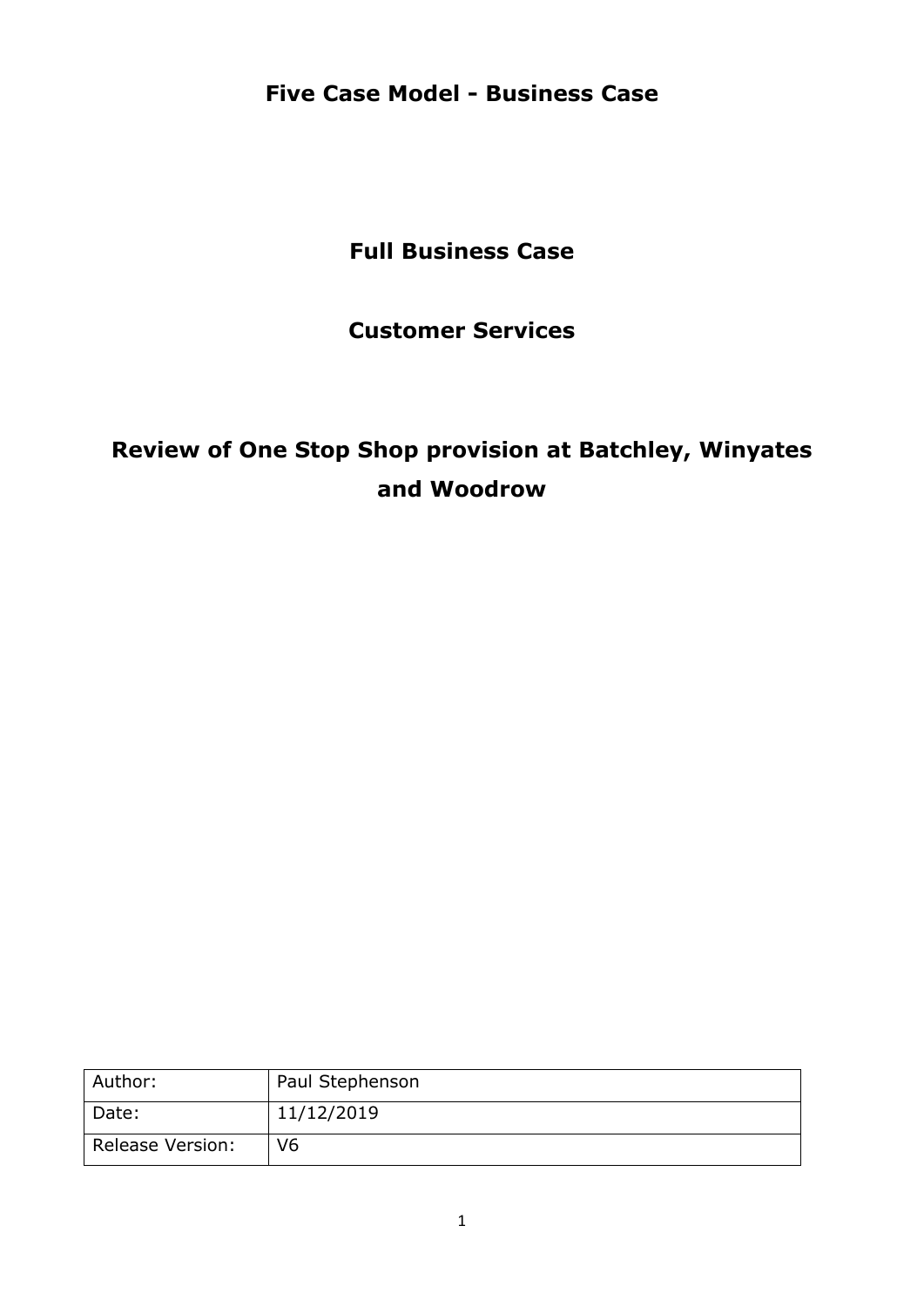### **Contents**

| 1 Executive Summary   | 3  |
|-----------------------|----|
| 2 Introduction        | 4  |
| 3 The Strategic Case  | 5  |
| 4 The Economic Case   | 8  |
| 5 The Commercial Case | 10 |
| 6 The Financial Case  | 11 |
| 7 The Management Case | 12 |

| <b>Appendix 1</b> | <b>OSS Business Case</b>          |  |  |  |  |  |
|-------------------|-----------------------------------|--|--|--|--|--|
| <b>Appendix 2</b> | <b>Survey Results</b>             |  |  |  |  |  |
| <b>Appendix 3</b> | <b>Housing Opinion</b>            |  |  |  |  |  |
| <b>Appendix 4</b> | <b>Equality Impact Assessment</b> |  |  |  |  |  |
| <b>Appendix 5</b> | Communications & Engagement Plan  |  |  |  |  |  |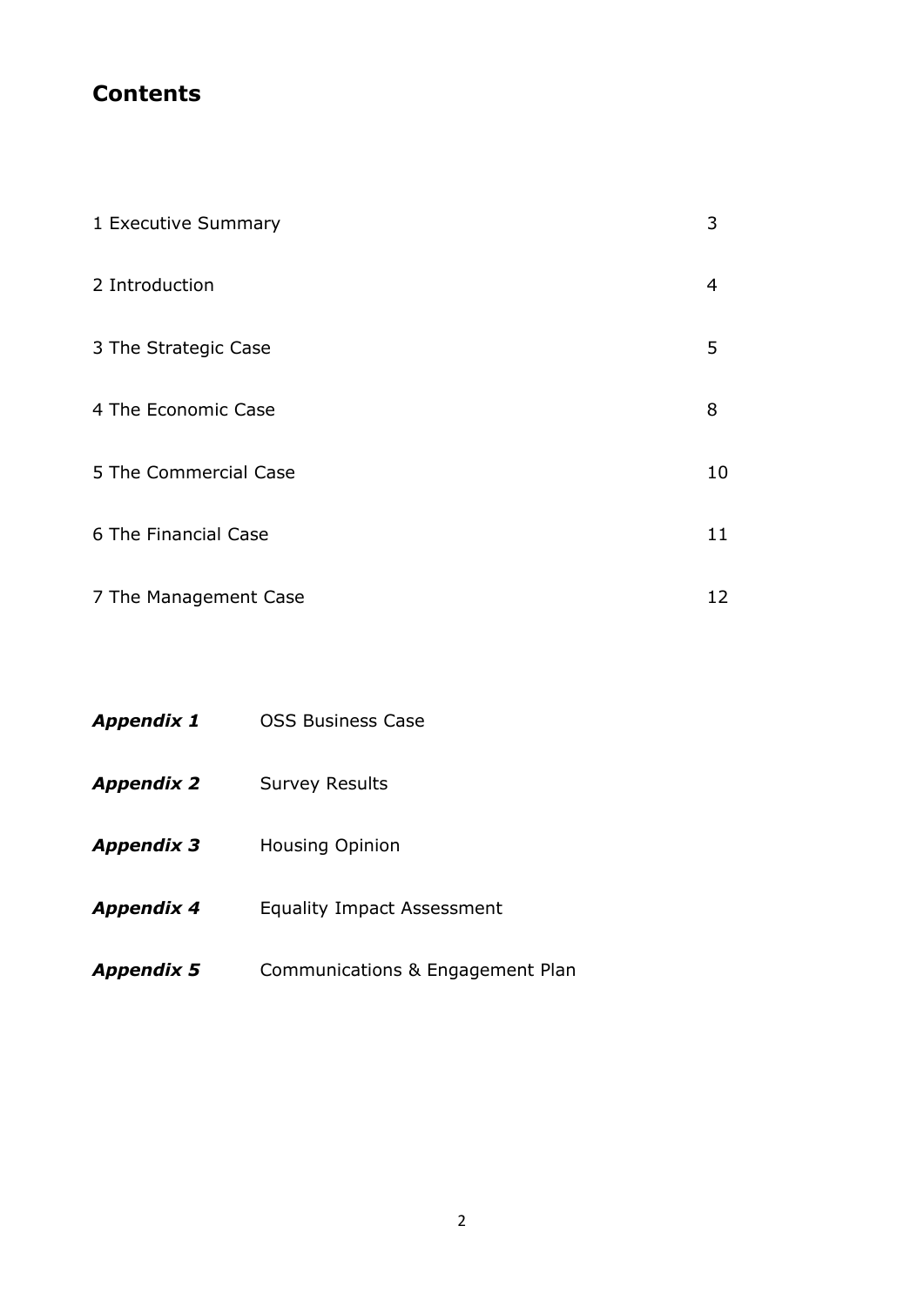# **1. Executive Summary**

Following a review of the One Stop Shops, it is recommended to close the One Stop Shops at Batchley, Winyates & Woodrow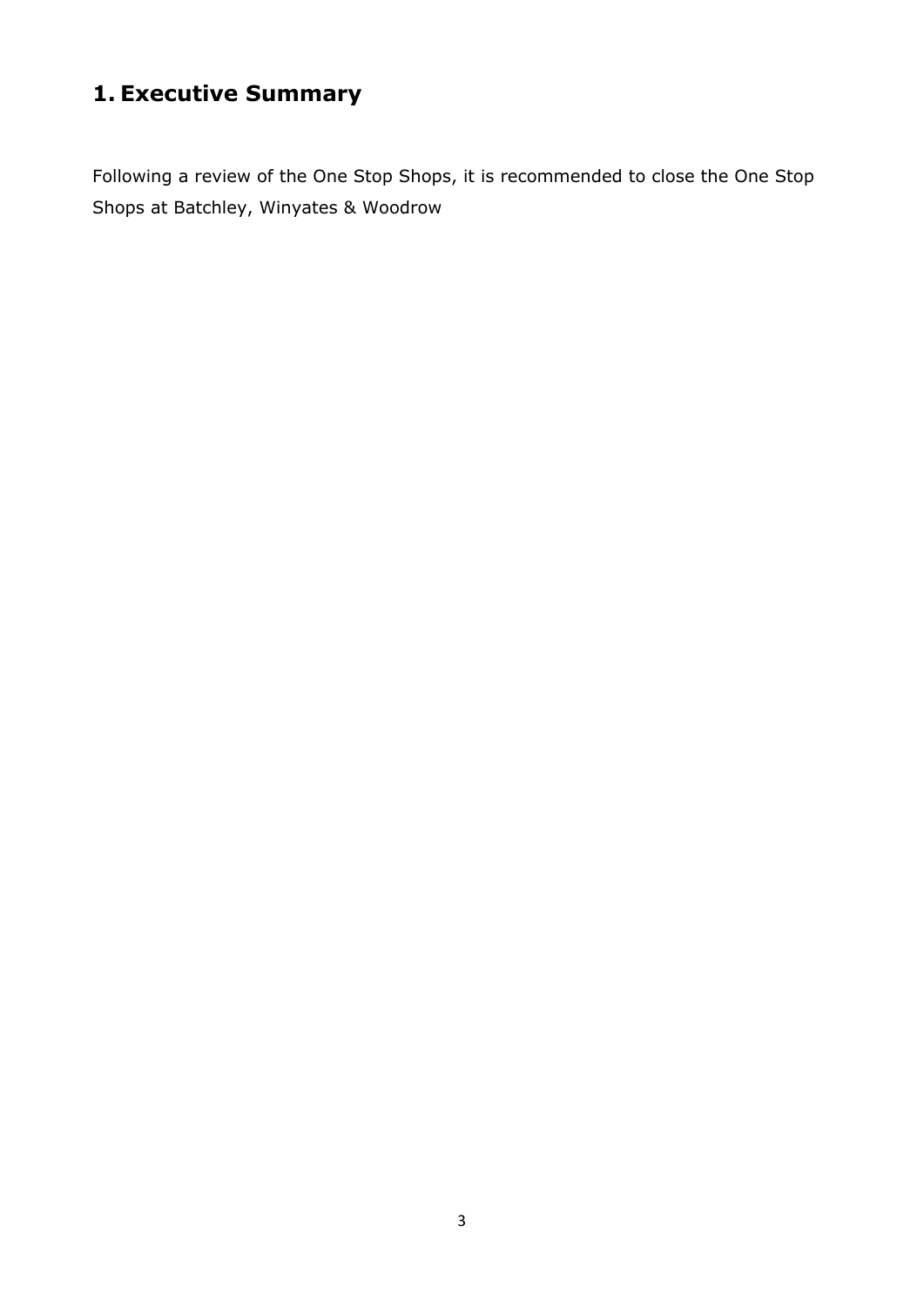## **2. Introduction**

- 2.1. The Council has a walk in Customer Service Centre at the Town Hall, and 3 satellite offices at Batchley, Winyates and Woodrow, formerly referred to as One Stop Shops.
- 2.2. Several years ago, due to falling customer demand, the opening times of the 3 satellite offices reduced to either 9am-12.30pm or 1.30pm-5pm every day.
- 2.3. For the size of the population and size of the borough, there is a high number of Customer Service Centres compared with other councils.
- 2.4. The Customer Service Centres now mainly provide a cashiering service for residents. A recent survey has shown that 82% of visits are to pay their council bills.
- 2.5. Housing (50%) and Council Tax (40%) account for the highest service payments from customers.
- 2.6. In a significant recent development, the council has partnered with Allpay an organisation where customers can pay their rent and council tax at any Paypoint or Post Office outlet.
- 2.7. There are Paypoint and/or Post Office locations in Batchley, Winyates and Woodrow Shopping Centres, as well as many others around Redditch Borough.
- 2.8 Officers across a range of services have been involved in the consideration/review and housing services have options to accommodate customer interviews at the localities or the Town Hall where appropriate (Appendix 3).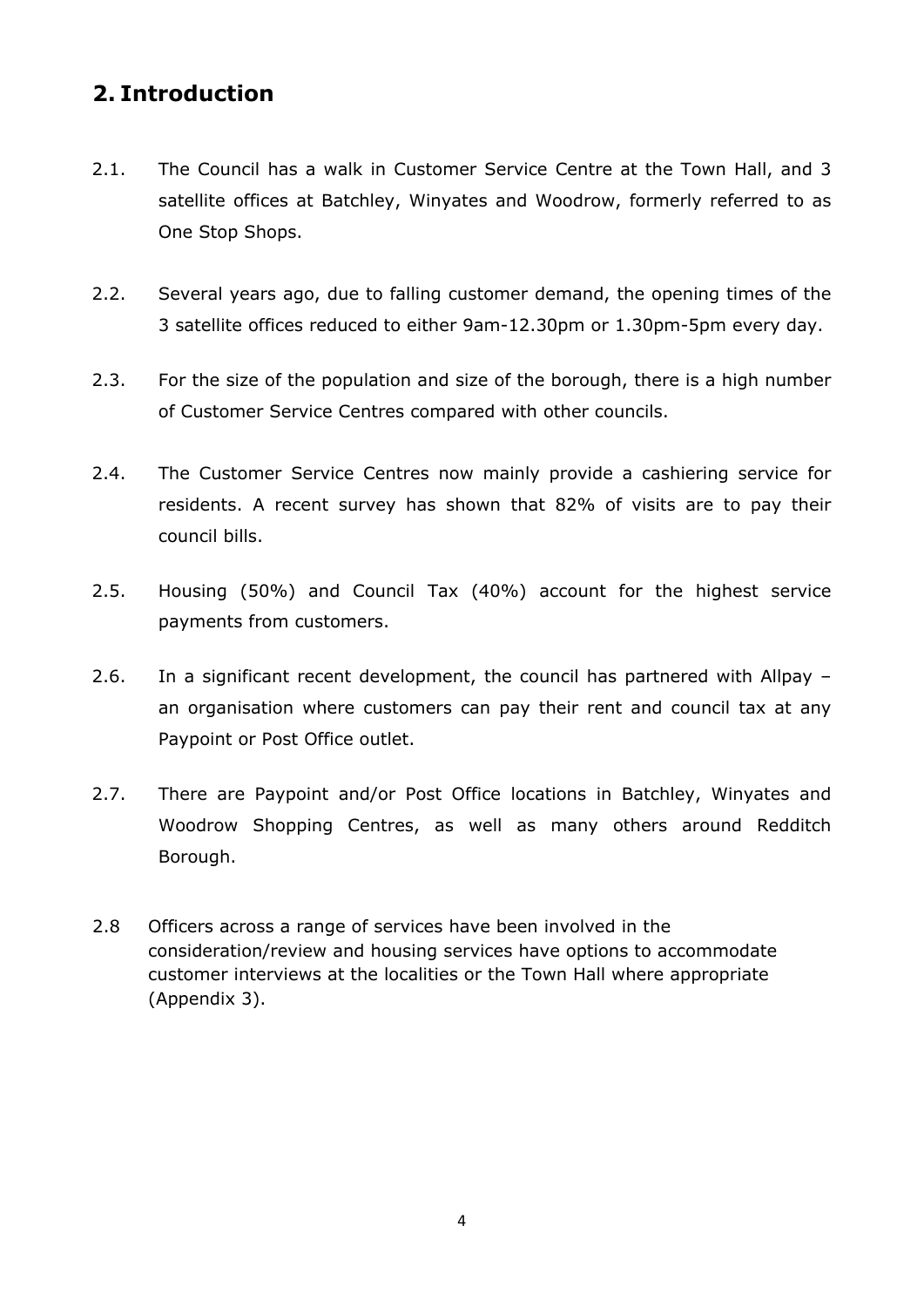### **3. The Strategic Case**

- 3.1. With significantly reduced demand, and a shift away from face-to-face contact at these centres, the need to provide a high number of walk-in, on-demand centres is now negligible.
- 3.2. There has been a significant fall in face-to-face enquiries at these centres, as shown on the below graph.



3.3. By applying a trend line to this data above, this shows that the number of enquiries at each centre will be fewer than 10 per month within the next 3 years.

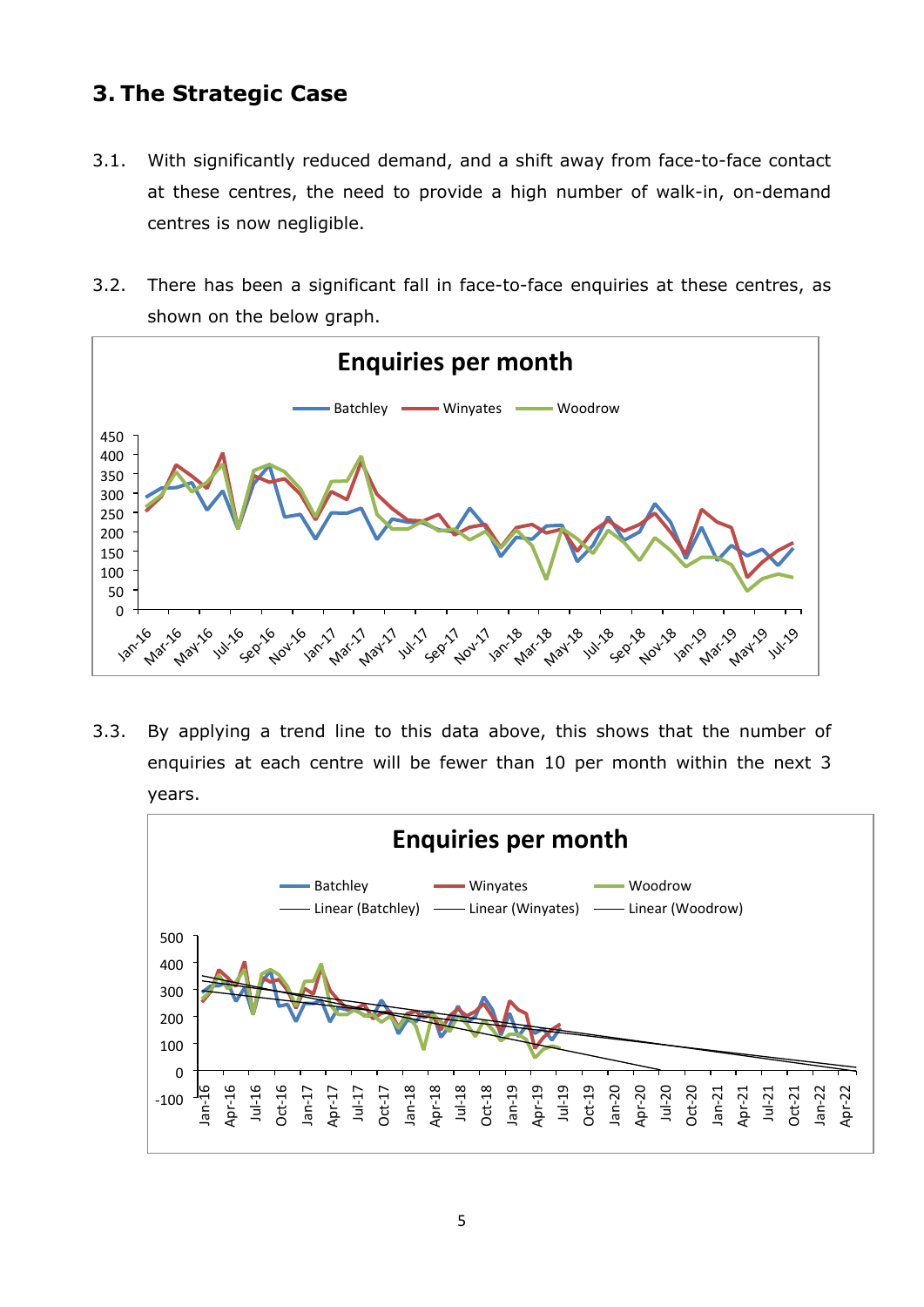- 3.4. The UK banking industry report that cash transactions nationally have fallen from 60% of all transactions in 2008 down to 28% in 2018, with an estimated 9% of all transactions by 2028.
- 3.5. The below graph shows a slight fall in cash transactions at the outer offices, however this is not representative of national figures in 3.4. This data suggests that customers use the One Stop Shops as part of a weekly or monthly routine, which is supported by survey data found later in the survey at Appendix 2.



3.6. By applying a trend line to this data above, this shows that the number of cash transactions at each centre will be fewer than 10 per month within the next 4 years for Winyates and Woodrow, and 7 years for Batchley.

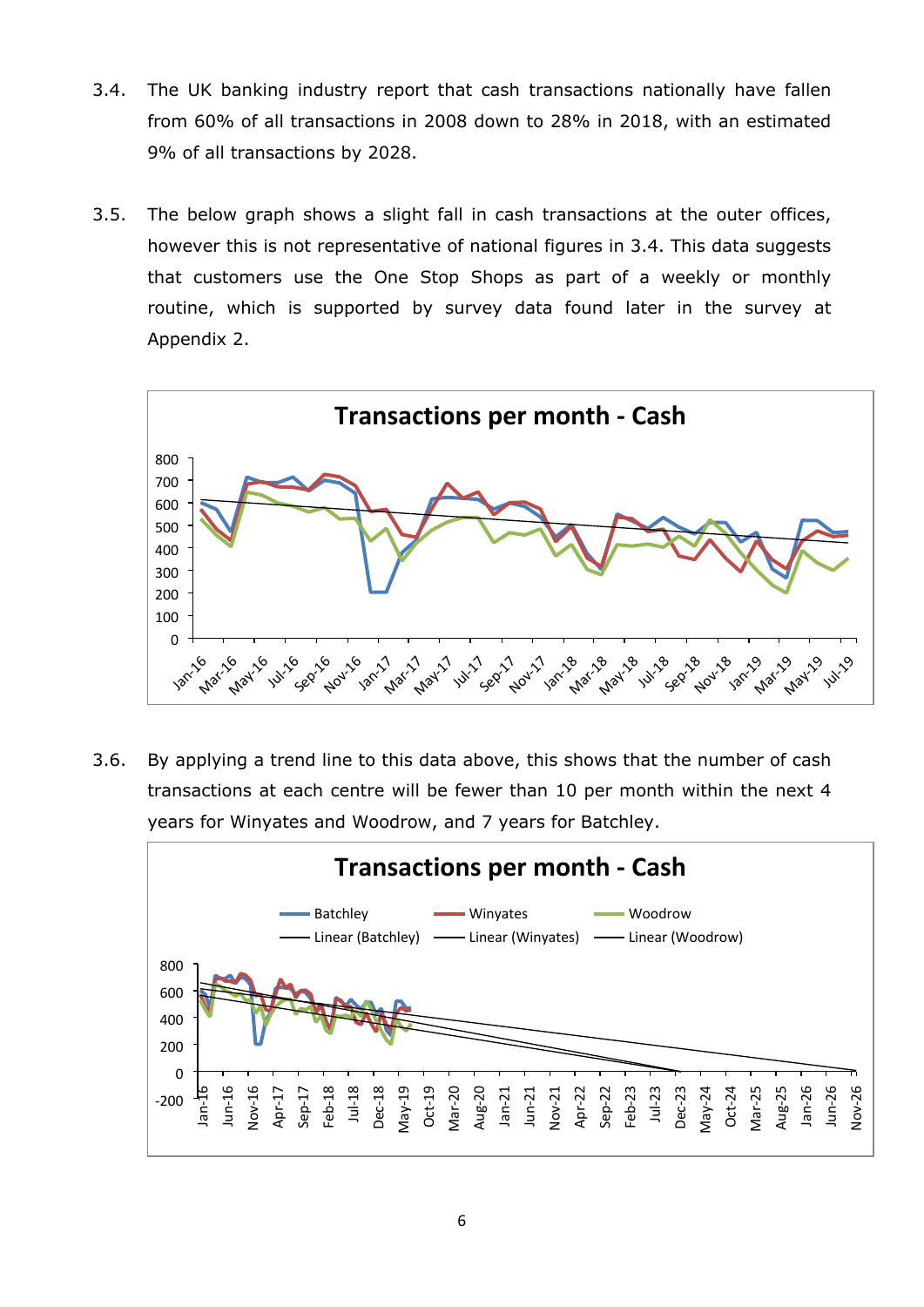- 3.7. Customer Services support the strategic purpose of 'Help me to be Financially Independent' whilst also providing an enabling service for other areas in the council.
- 3.8. Financial independence has links to digital independence. Customers who solely use cash as a payment method may not be getting the best deals, and will have limited buying power.
- 3.9. By working with those customers, we would be able to signpost them to money management advice, currently provided by CAB, the Financial Inclusion Team at the council, or the locality offices, as well as being able to offer free online courses hosted by Redditch Borough Council in partnership with Worcestershire County Council which would go some way towards their digital and financial independence.
- 3.10. Customers attending the One Stop Shops in June and July 2019 were asked about their reasons for visit and the summary can be found at Appendix 2
- 3.11. The survey findings (Appendix 2) show that the majority of customers visit the One Stop Shops as part of a routine, that the majority pay for other bills by Post Office/Paypoint or direct debit, and that most customers visit the Town Centre at least once per month, and nearly all customers are fully aware of the other payment methods that the council offers, yet choose to pay in cash (60%) or debit card (37%)
- 3.12. When asked 'How do you pay for other (non-council) services: 52% used Post Office/Paypoint 35% used Direct Debit 7% made online payments This data suggests that customers are able to pay by other means, yet choose to visit the One Stop Shops and pay by cash or card.
- 3.13. Housing locality have been consulted on the proposals and the response is from locality management is: "From a housing perspective the closure of the One Stop Shops will have some impact on tenants and the teams, I consider there to be 'other' options to eradicate the impact completely by better use of alternative space within the current buildings". The full comments can be found at Appendix 3.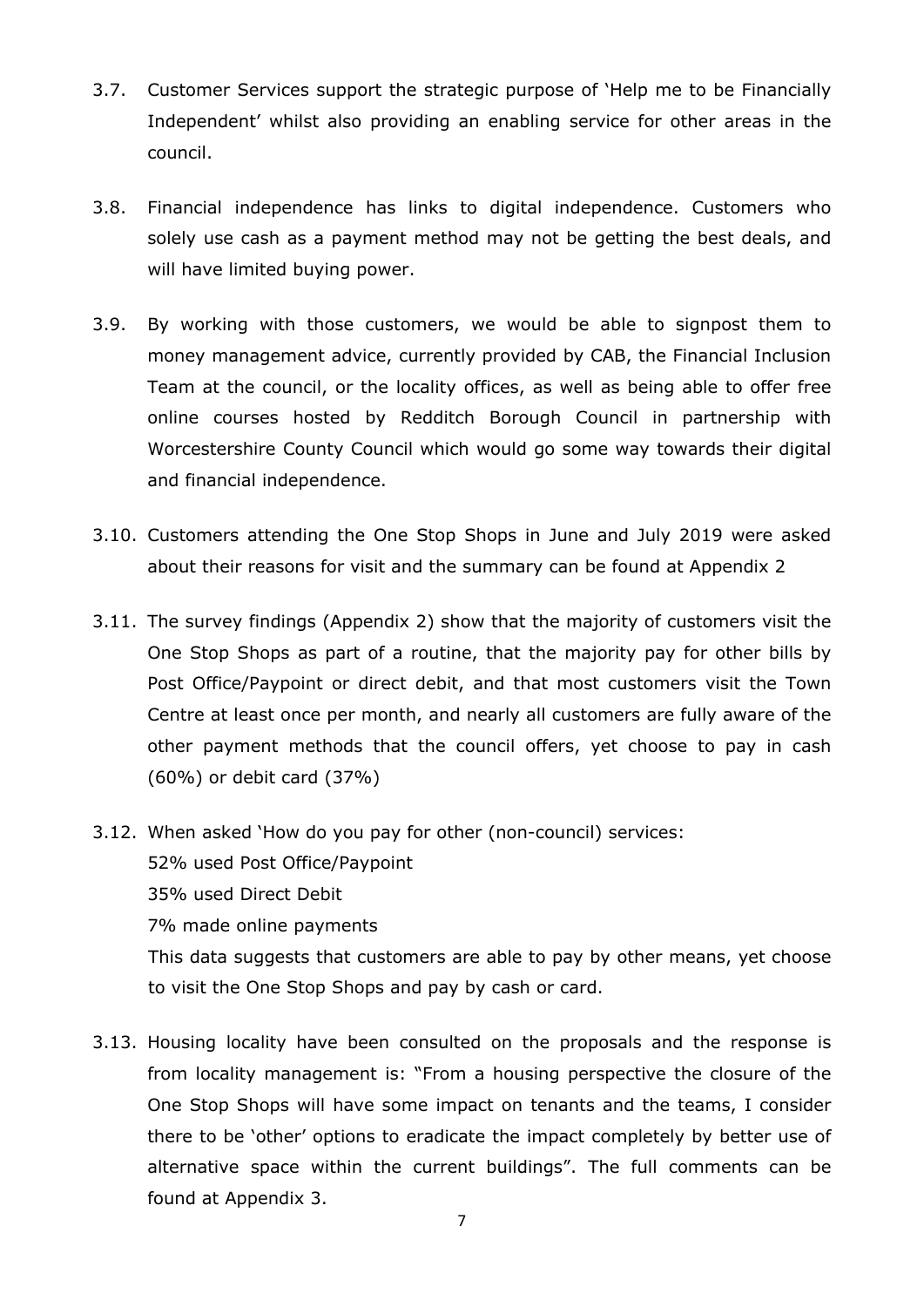#### **4. The Economic Case**

#### 4.1. Options

| Option 1                                                                | Do Nothing                                                                     |
|-------------------------------------------------------------------------|--------------------------------------------------------------------------------|
| <b>Option 2</b>                                                         | Reduce opening times further so<br>that each office is open 1 day per<br>week. |
| Option 3                                                                | Close Winyates OSS only                                                        |
| Close the One Stop Shops at<br>Option 4<br>Batchley, Winyates & Woodrow |                                                                                |

- 4.2. These Options are considered the most practical options to support the service, and deliver the improved standards required to deliver our Strategic Purpose.
- 4.3. The key outcomes that have been identified are detailed below, and each one has a maximum score that reflects the importance of that criterion in delivering our Strategic Purpose:
	- **Strategic Fit** 20 This quantifies how well the proposed option supports the Council Plan and our Strategic Purpose
	- **Meets Business Needs** 20 Whether the proposed service change will meet both current and predicted business need
	- **Meets Customer Needs** 20 Whether the proposed service change will meet both current and predicted customer need
	- **Capacity to support Increased Income Generation** 20 This identifies capacity to help generate extra income for the council (e.g. rental)
	- **Affordability** 20 This relates to the Council's financial pressures, and whether the proposed option is factored in to the financial planning of the Local Authority.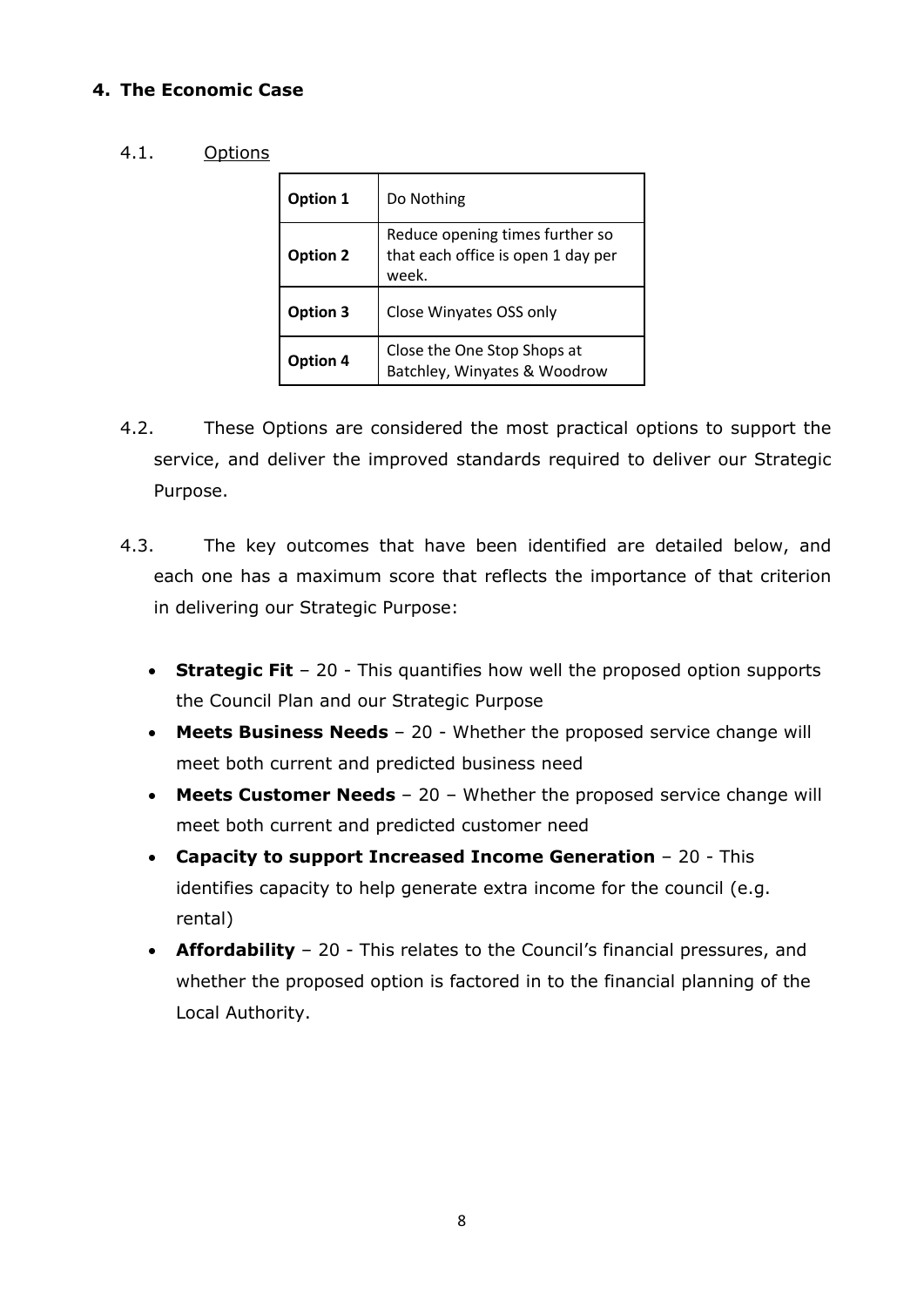|  |  |  |  |  | 4.4. Evaluation Criteria for Appraisal and Analysis for Options |
|--|--|--|--|--|-----------------------------------------------------------------|
|--|--|--|--|--|-----------------------------------------------------------------|

| <b>Evaluation Criteria</b>                                                     |                                        | Strategic<br>Fit | Meets<br><b>Business</b><br><b>Needs</b> | Meets<br>Customer<br><b>Needs</b> | Capacity to<br>Support<br>Increased Income<br>Generation | Affordability  |     |
|--------------------------------------------------------------------------------|----------------------------------------|------------------|------------------------------------------|-----------------------------------|----------------------------------------------------------|----------------|-----|
|                                                                                | <b>Weighting for</b><br><b>Scoring</b> | 20               | 20                                       | 20                                | 20                                                       | 20             | 100 |
| Do Nothing                                                                     | <b>Option 1</b>                        | No.              | Part                                     | Part                              | <b>No</b>                                                | No.            |     |
|                                                                                |                                        | $\overline{0}$   | 10                                       | 10                                | $\overline{0}$                                           | $\overline{0}$ | 20  |
| Reduce opening times<br>further so that each office<br>is open 1 day per week. | <b>Option 2</b>                        | No.              | No.                                      | <b>No</b>                         | <b>No</b>                                                | Part           |     |
|                                                                                |                                        | $\overline{0}$   | $\overline{0}$                           | $\overline{0}$                    | $\overline{0}$                                           | 10             | 10  |
| Close Winyates OSS only                                                        | <b>Option 3</b>                        | Part             | Part                                     | Part                              | Yes                                                      | Part           |     |
|                                                                                |                                        | 10               | 10                                       | 10                                | 20                                                       | 10             | 60  |
| Close the One Stop Shops<br>at Batchley, Winyates &<br>Woodrow                 | <b>Option 4</b>                        | <b>Yes</b>       | Yes                                      | Part                              | <b>Yes</b>                                               | Yes            |     |
|                                                                                |                                        | 20               | 20                                       | 10                                | 20                                                       | 20             | 90  |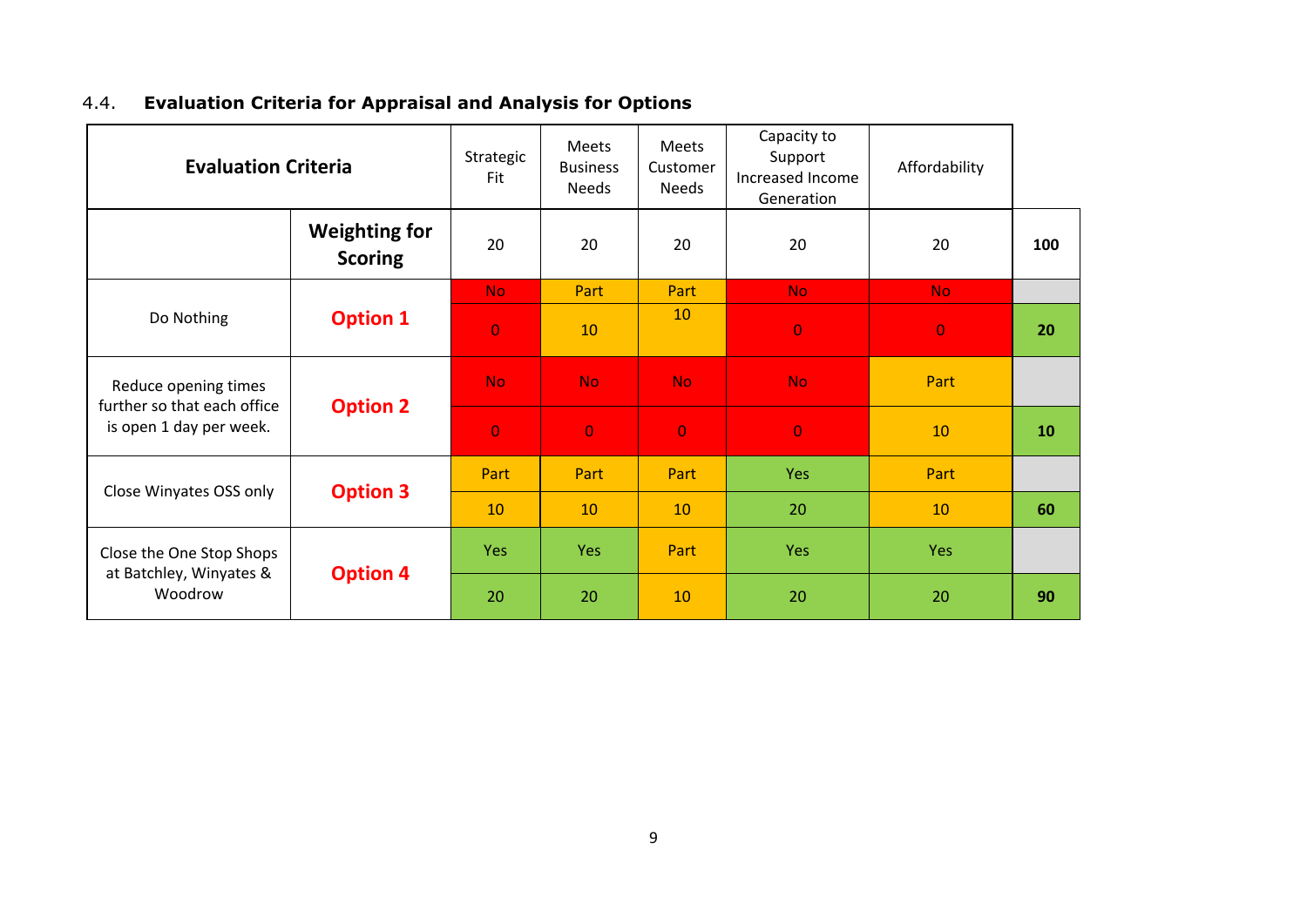#### 4.5. Recommendation:



#### **5. The Commercial Case**

- 5.1. In the One Stop Shop survey, it was recognised that some customers would like more convenient locations to pay their rent or council tax, and it is clear that many customers do not want to change their method of payment, with either cash or card in person transactions the most popular. By partnering with Allpay, the council can still ensure that customers have their preferred methods of payment, as well as having a lot greater flexibility for the customer to pay at any location, which could in turn mean the council receives more income for its services.
- 5.2. Using the Winyates One Stop Shop premises and turning it into a commercial let, means an income to the council of approximately £4k in the first year, rising to £7-£7.5k in subsequent years, as well as relinquishing its Business Rates liability and heating and lighting expenditure as well as giving opportunity to local business.
- 5.3. Closure of the One Stop Shops would enable Housing in conjunction with Property Services to review over the next 6 months which may include:

#### **Batchley**

- Convert the 1<sup>st</sup> and 2<sup>nd</sup> Floor of the building back into 2  $\times$  2 or 3 bedroom housing stock and used as dispersed units or into the general stock.
- Convert ground floor into shop space.
- Review current arrangements with county staff who currently occupy several spaces within Batchley Office.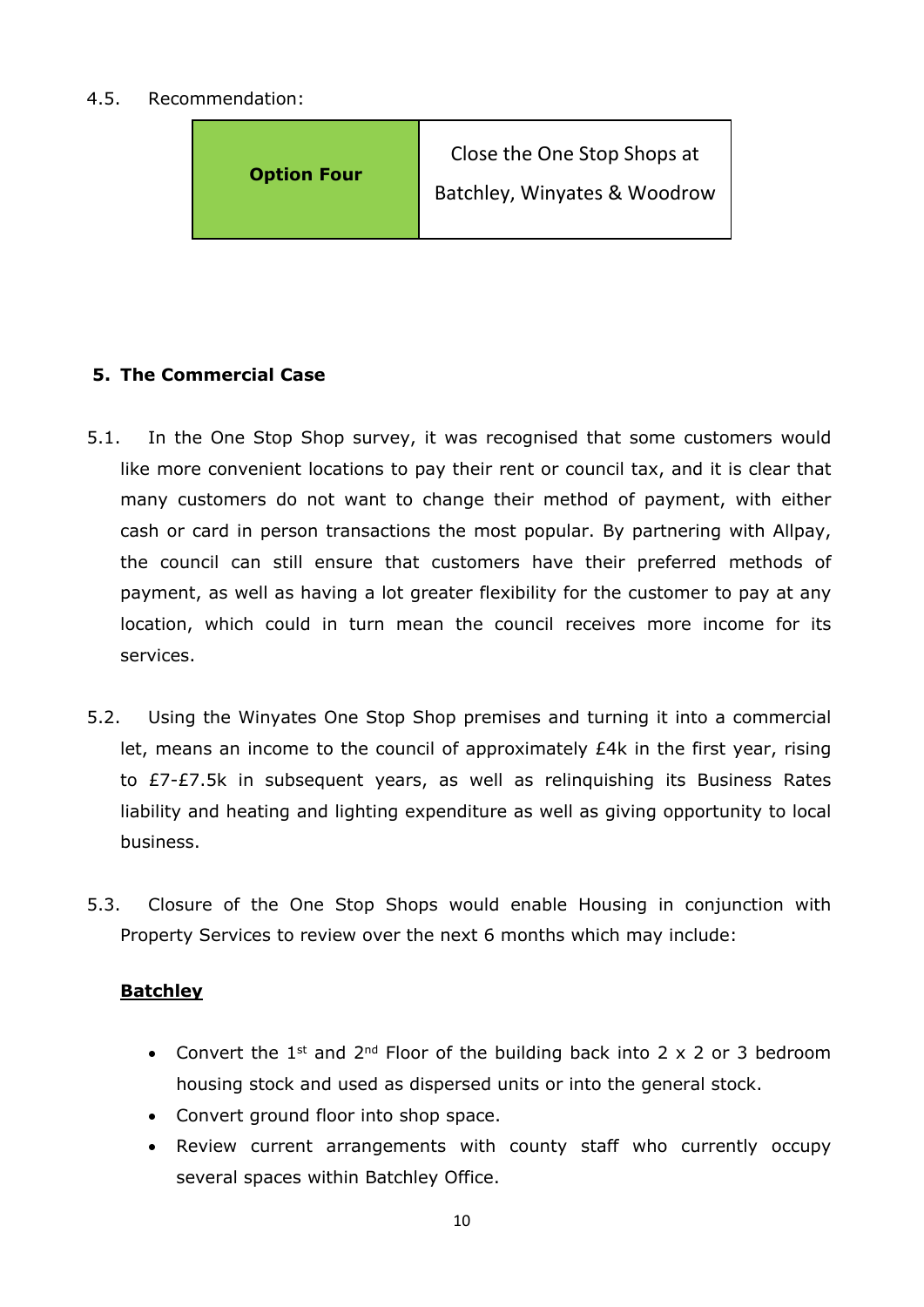#### **Woodrow**

Review locality arrangements for staff at Woodrow Office.

#### **Winyates One Stop Shop**

 Offer property as a commercial let at reduced rent for several months on the basis the tenant completes minor renovations needed

or

RBC renovate the premises and offer as a commercial let when complete.

#### **6. The Financial Case**

- 6.1. The preferred option to close the One Stop Shops at Batchley, Winyates and Woodrow can realise £65k pa. The detail of the savings are in the confidential papers.
- 6.2. By returning Winyates One Stop Shop to a rental, this would yield an income of approximately £5k in the first year, and £7k-£7.5k in subsequent years.

#### **7. The Management Case**

- 7.1. It is suggested that closure of the One Stop Shops takes place on Monday 6<sup>th</sup> April 2020. This will allow the existing staff to work with every customer and discuss their alternative options around payment methods and customer contact.
- 7.2. Allpay for housing is now in place. Any tenant who wishes to pay through Post Office or Paypoint can request a Rent Payment Card (swipe card) on the council website (or by asking a member of staff) and the card will be issued 1st class to their home address.